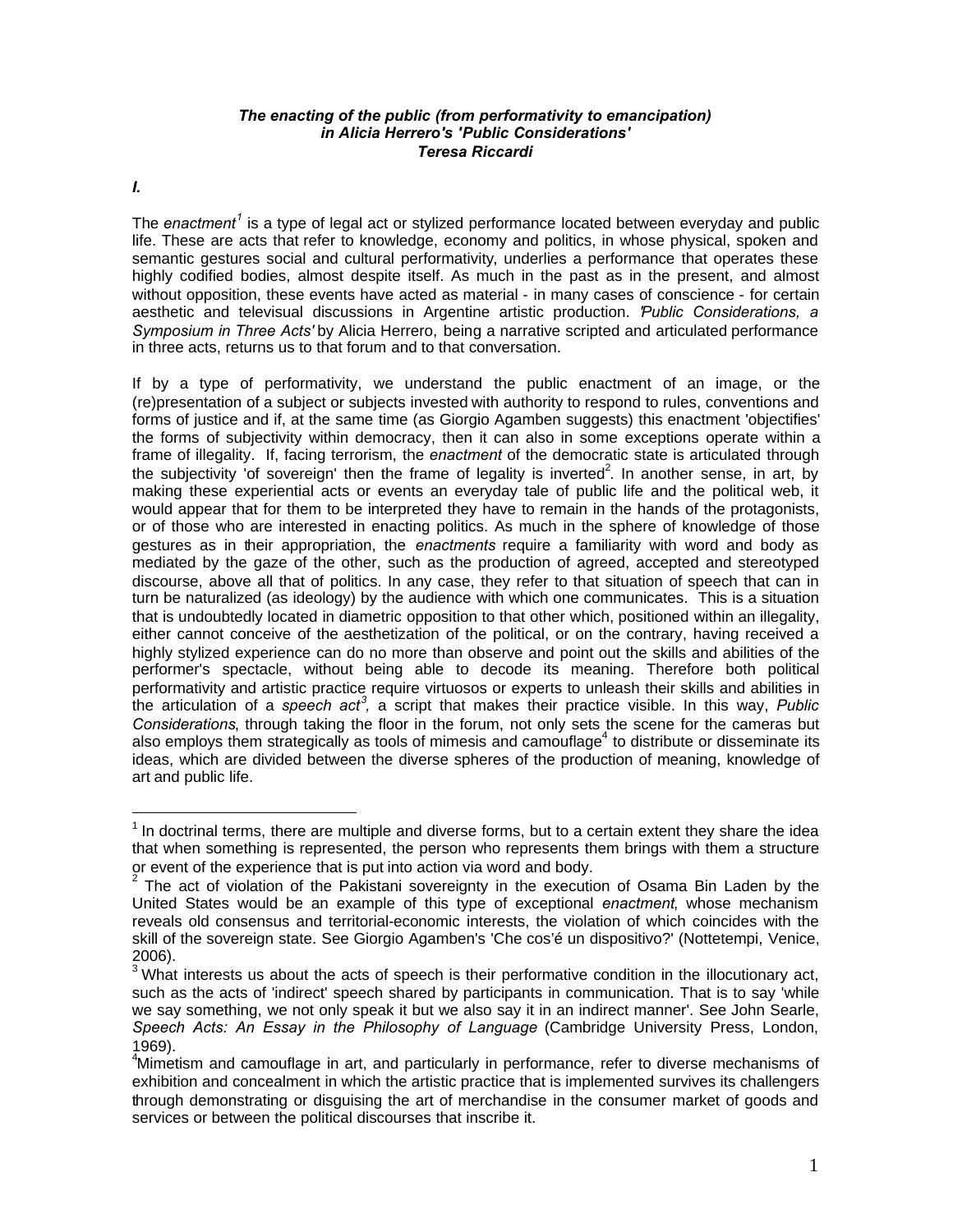In the first act of *Public Considerations* the auditorium of the Rojas Cultural Centre was converted into a space for the activation of knowledge and culture. The spaces became the scenario for a *talk show for public debate*. Fenced into this space of manoeuvre - which on occasion serves as the proscenium for L.I.P.A.C $^5$  - artists, invited investigators and the public argued and debated. The argument and debate was specifically about knowledge, public university and the means that these spheres have to participate and intervene in the city's spaces; also about the role of the educator, of art and of the intellectual. The first act ends. Some months later, in the second act of *Public Considerations*, Alicia Herrero and the performers proffered the discourses that are heard on economy and art from a bank (the National Bank) or in the *occupied* square in front of the auditorium, in a *locus* recognized symbolically by the subjects that frequent the amphitheatre. Repeating the gesture with the intention of generating further discourse, the public participates, having being guided through the space by performers. The future debate is rehearsed in the bank's auditorium. Judgements are pronounced, the dissent of the panelists is heard, and participants are 'activated' through questions linked to work and economy. In this second act the resonances of the 'public' in turn come to the diagrams that design the value of the economy, of money circulating in the plazas, labour markets and the forms of social instability caused by the neoliberal residues. The bank<sup>6</sup> presents itself as a financial institution, where money is issued, exhibited, made visible, and also where 'everything sold dissolves in the air', passing to another state, liquid to circulate in the market of goods and services. In this act, art and capital is transformed into letters, fixed terms, interest, possible investment, subversion, patrimony (mine, yours, ours), lent, financed, frozen or corralled. All these are configured on the basis of a performance codified in the solvency, belief and values that depend on the subject(s) and their skills being employed in the repartition of the terrain of the economy that regulates everyday life. This scenario is the *mise-en-scène* of *Public Considerations, a Symposium in Three Acts*, which Alicia Herrero chose to take the specialists who understand the forms and values of money and of art to 'talk publicly' with their audiences. The second act ends. In the third act, which takes place in the congress, site specificity transforms the performance into an act of legality: a kind of legality that attempts to interfere between the forms of emancipation of the genre of art and the legal bodies of the represented community. In the auditorium of the parliament, invited guests and the audience also participate in round tables, distributed in different areas (halls, the lobby etc), whilst on the stage a flag unfurled by Karina Granieri and Agustín Blanco the punctuated word E.M.A.N.C.I.P.A.T.I.O.N. is read. With this gesture both the space and temporality naturalized in the symposium and in the architecture that confers authority and centrality to the auditorium are automatically interrupted. Different focuses for debate and action are presented. We have activation once again. This time, the format of *Public Considerations* itself is extended to six hours. In this performativity transversal and horizontal structures of dialogue are presented and debated. It is a type of democratic act that creates a participative dynamic of rhythms and exchange of flows within the scenario of the National Congress.

The performative artistic practice of *Public Considerations* vectorizes the action towards emancipation, creating spaces of dialogue and appropriation of both political reality and the new spaces for participation in modern-day Argentina. Through this mechanism of simulations and concealments, the artist does not resign the old conceptual practice to politics, but rather breaks it out into different artistic forms and means of symbolic production that rework the old genres.

From a contemporary viewpoint that focuses on and updates 'the public' through diverse *enactments* and acts of speaking, the performance of *Public Considerations* works by camouflaging and mimicking the genre of these *speech acts.* The participants converse, chat, discuss, inform,

<sup>&</sup>lt;sup>5</sup> Laboratory for the Investigation of Contemporary Artistic Practice

<sup>&</sup>lt;sup>6</sup> The Argentine artists Eduardo Molinari and Azul Blaseotto have tackled the difficult relationships between banking and cultural institutions from another perspective. See 'Prácticas artísticas de crítica institucional en Buenos Aires: Eduardo Molinari / Azul Blaseotto. *Casa Matriz* (2007)', *Revista Avances*, vol. 15, Córdoba- UNC, 2008-2009. ISSN 1667-927X.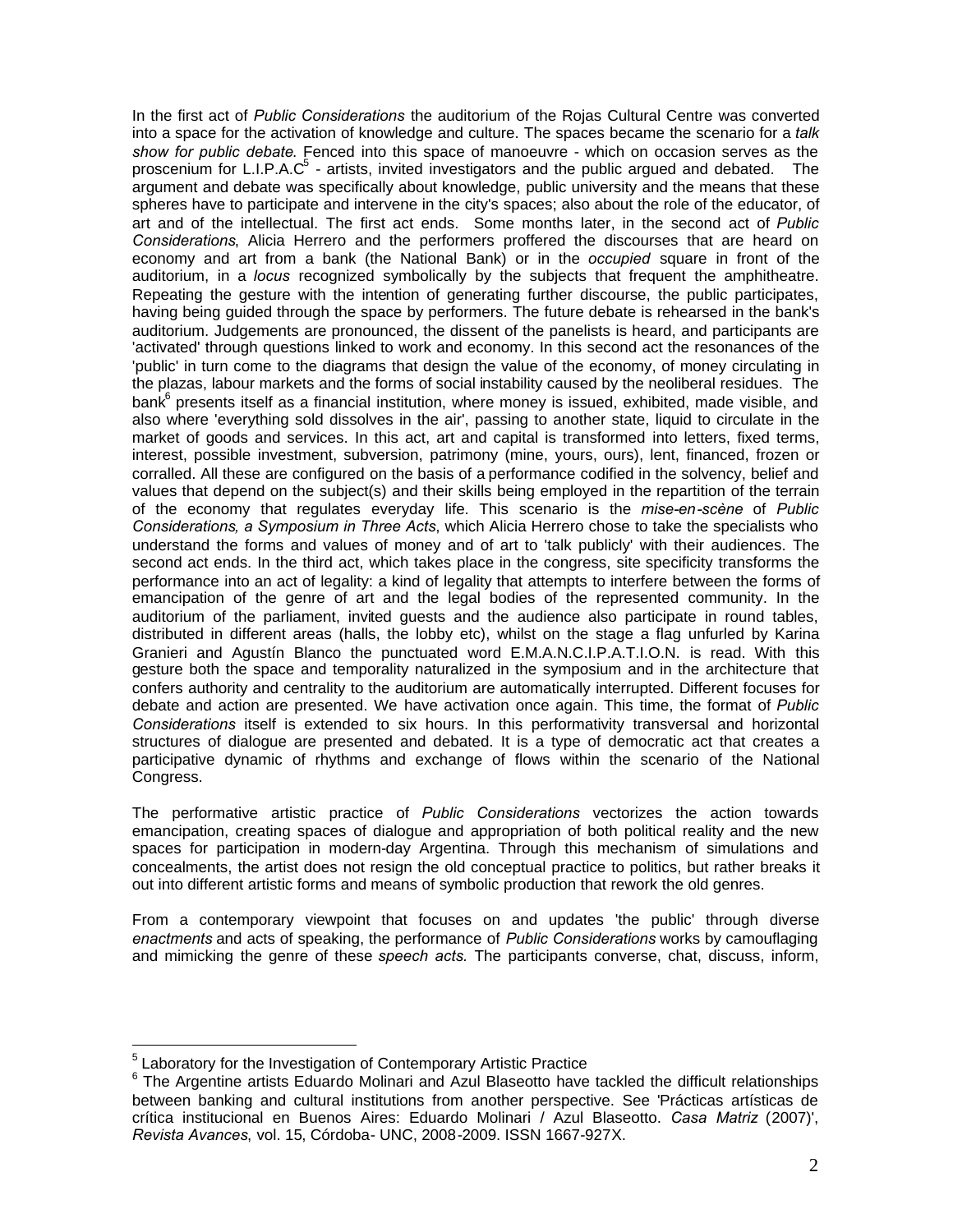communicate, debate, question, demonstrate, answer and at the same time respond<sup>7</sup> to situations of enunciation and production of meaning and ideas.

This 'credible' practice of the symposium conversations suggests a modification with respect to the subjective canon of the melancholy political gaze, or the purely vanguardist affirmitivity. It authorizes the 'public word' as a place of punctuation and checks, of critical, current and contemporary pauses and poses. They are institutionalized, to be copied in the event, on the podium, and as such to dilute in the present the frontiers between fiction and reality, demonstrating the artifice necessary for the creation of specialist discourses on knowledge and, therefore, on art. In this indirect performance, 'the public' is that which is spoken without words but is acted through gesture, that which is sustained as indefinite whilst it is acted and spoken, that which rhetoric does not explain but which it underlies. In other words, it is that around which the spectator's comprehension gathers, in the attempt to elaborate discourse, dissent or emancipation.

## *II.*

Yet how do we speak without words? How do we speak without fear of saying the truth? Could it be that both the public and memory talk through our figurations? Could it be that in Foucault's mechanisms, the possible lines of argument are to be found in the figures of subjectivity and the acts of speech? What is it that makes it possible to see and hear voices that talk frankly and without fear about 'the public'? It is now almost three decades since Foucault reinstated this attribute to the Greek term *Parrhesias*<sup>8</sup>, and its particularities of use in the crisis of the democratic institutions of Athens. Herrero's work *Links (2006)*<sup>9</sup>, in as much as it is one of the possible forms in the 'technologies of self', paraphrases the French philosopher, challenging the genealogies of this discourse in a context linked to the technologies and new media in the Argentine artistic field. This has perhaps been one of the few attempts in art that have considered the performativity of the acts of speech as a subject tied between economy, legality and politics that involve forms of speaking and talking in democracy, even beyond the media artefacts.

If it has been the (in)disciplined practices that in the past have exhibited the contradictions that exist in the rhetoric of liberty, perhaps they have done this less through the formal creation of constituent projectual devices and transvestite mechanisms, where the canon or rule of play makes conscious the act of speaking and its legality with respect to the body and the word. Or, as in these cases, it is staged, making the structure of 'how one speaks when one speaks' transparent once again.

In this way, the predecessor of the speculation<sup>10</sup> of conversational typologies explored by *Public Considerations* can be found in *Links*. Here, two naked women are shown taking the floor, reciting passages from Foucault's 1983 lectures in Berkeley University, California. It is not by chance that the lectures given by the French philosopher analyse the Greek term *parrhesias.* Here the term is understood not only as the inalienable right to free expression, it is revised through the uses and leanings of political philosophy towards the terrain of subjectivity and the personal, the relations with oneself and with others and fundamentally with the idea of 'taking care of oneself'. Foucault maintains that free talk, even in the sense of 'chattering', would to Plato be equivalent to acting freely, or freely saying anything that one has in mind, without making a judgement value or qualification. This, for the old Republic, was not a good example of constitutional democracy. From

<sup>7</sup> In the work *Chat* and in the proposal *Alice Ville*, the artist demonstrates a predecessor to these forms of conversation within the museum. In these, Herrero locates her works in commercial, recreational or administrative *sites*: such as the shop, the bar and the offices of public museums. The former was realized in the Boijmans van Beuningen Museum in Holland in 2001 and the latter in Argentina, in Rosario Contemporary Art Museum (MACRO) in 2005 and the Contemporary Art Museum of the National University of Misiones (MAC-UNaM) in 2006.

<sup>8</sup> Michel Foucault, *Fear-less speech*, (ed.) Joseph Pearson, Semiotext(e), Los Angeles, 2001.

<sup>&</sup>lt;sup>9</sup> This video-performance by de Alicia Herrero was a project created specifically for the opening event of San Martín Cultural Centre's Culture and Media Space in Buenos Aires in 2006.

María Fernanda Cartagena, 'Speculationis'. See http:// www.aliciaherreo.com.ar. Last entry 04/07/2011.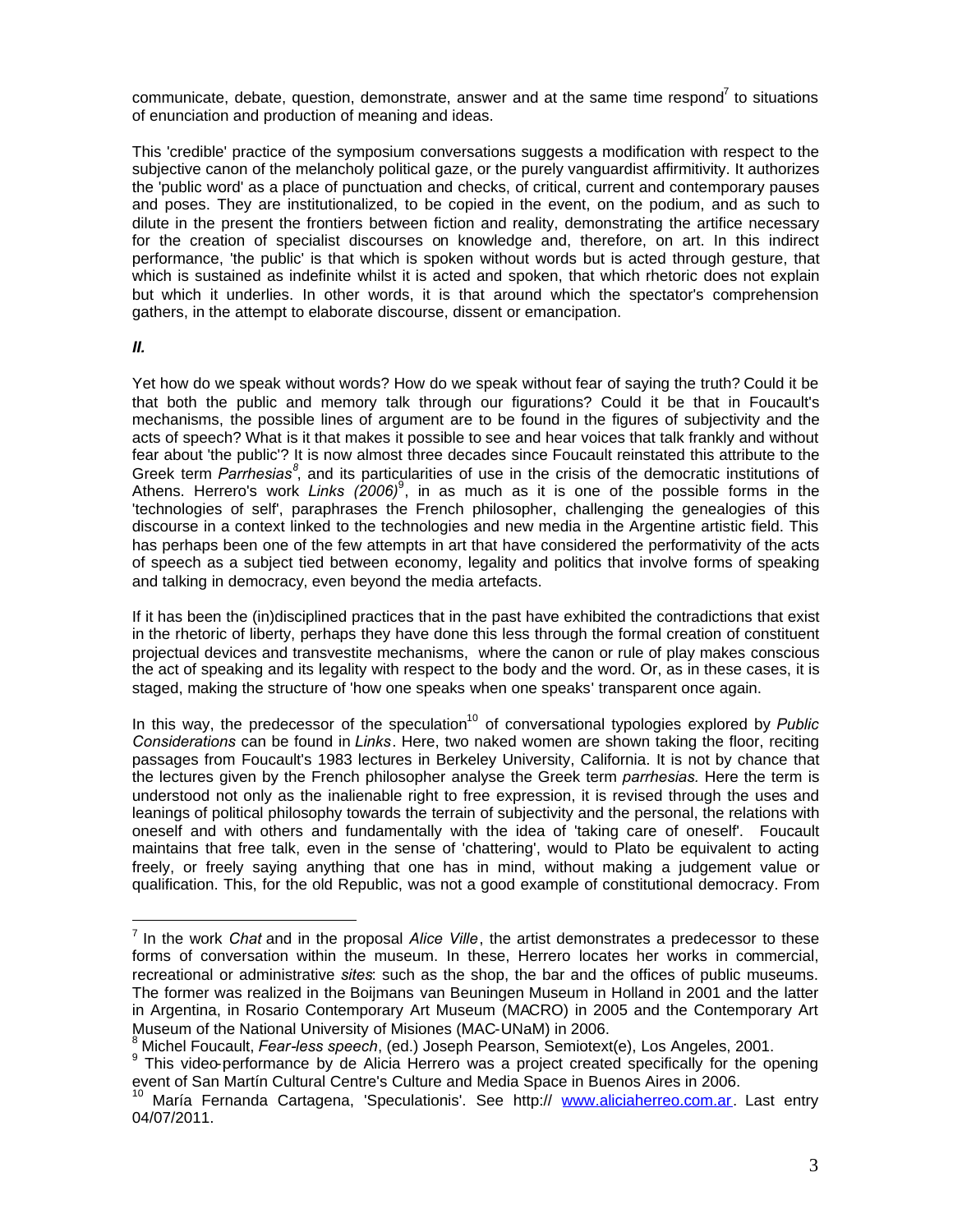another perspective, as for Demóstenes, it is equivalent to a *life-style or* personal mannerism, although the author also explains that talking is a personal quality of the sovereign (that which, with the investiture of the State, manages to subjugate and control the bodies of the city-states). In this context, Foucault understands the act of *parrhesias* as the situation in which any citizen who asks for the floor and is granted it, can -and is in his right to- express his 'countercultural speech' against the biopower. This is a term that was actualized in the cultural field, particularly in the context of Argentina during the insurrectional crisis of 2001, in the recent writings of Giorgio Agamben, Paolo Virno, Michael Hardt, Antonio Negri and certain collectives of Argentine political practice. Nevertheless these revisions perhaps avoid the primary relationship between the biopower and Foucault's sexual twist, coinciding the appearance of the concept of the first volume of 'The History of Sexuality'. Rather they perhaps take as understood the (non)discourse of the Subjects and their sexual histories, to articulate other meanings in a new political frame. Recent readings and ontologies, when added to the established constitution of legalities, constitute new bases for the history of the diversity of sexuality in Argentina. Here, subjectivities (such as those found in the base of the Foucauldian performativity) are strengthened and their differences in their typologies made visible. Although considering local activisms, the conception of multiplicity and experiences situated outside of the known borrowings and dependencies.

Returning to Herrero, in one way or another, the artist considers the naked life of the women that pronounce themselves in front of the public institution. Silences and pauses make up a new place of enunciation, like the social spaces that dwell in institutions and subvert the formal structures of power. The bodies that imitate the speech and the discourse of the other, put into play the consideration that constitutes them, without understanding it as a synonym for that which regulates them. They are –on the contrary– linguistic competencies or unrestricted talk, that which guarantees the channel of knowledge of the rules governing that gesture's performativity, or perhaps its synonym, that which constitutes the subjective markers in the *speech act*.

*Public Considerations*, through a flexible and paratactical mechanism conformed of various represented sectors, interposes an instance that goes from where some speak and others listen to the possibility of total alteration (where all speak and all listen). All of them are articulated from the construction of a community that organizes itself amongst equals. In this way, the voices are orchestrated with a theatricality that appears in the forum. The forms of democracy - the biopower and the countercultural expressions - are in a way emulated from an institutionalization that constitutes them and also from the dissents that emancipate them.

## *III.*

If it is possible for artists to dislocate the classic roles and discourses produced by the cultural field in its institutional form (whether, through parody, to destabilize the mimicry of the market or to explain the camouflage that permits the survival of autonomy) the performativity enacted and dramatized by Alicia Herrero in her capacity for self-alteration*<sup>11</sup>*, is that which makes *Public Considerations* an insubordinate *speech-act* in opposition to cultural structures and policies. It is not so much because she seeks to denounce injustice or represent the prohibited through a dramatic act, but rather that her act reveals the rhetoric naturalized in the gestures that through social rituals govern and structure the everyday. When we speak or use language to communicate, the words are articulated from the speaker, whose act/action organizes them and gives them meaning, whether this be that of an announcement, an argument, a dialogue or even a gesture. These form the acts of speaking, or *speech acts*, of which there are the highly regulated (greetings or other forms of courtesy) and the less regulated, such as misunderstandings, cultural significances that impose themselves, genres that are dissolved through arbitrary use, or subjective markers that hide or repeat themselves in language understood as a signifying system. What *Public Considerations* tries to do is to study these acts of formalised speaking, put them on trial, and return them to a state that deconstructs those levels of codification, without dissecting them. *Public Considerations*

<sup>&</sup>lt;sup>11</sup> Alicia Herrero, "The possibilities of art for self-alteration, in the symposium "Challenges presented *by the globalization of visual arts"*, panel entitled: "Globalization and Culture, is there such a place as Latin America?", Tres de Febrero University, Buenos Aires, 26 to 29 August 2008. http://www.untref.edu.ar/documentos/Simposio%20Artes%20Visuales.pdf. Last entry 10/07/2011.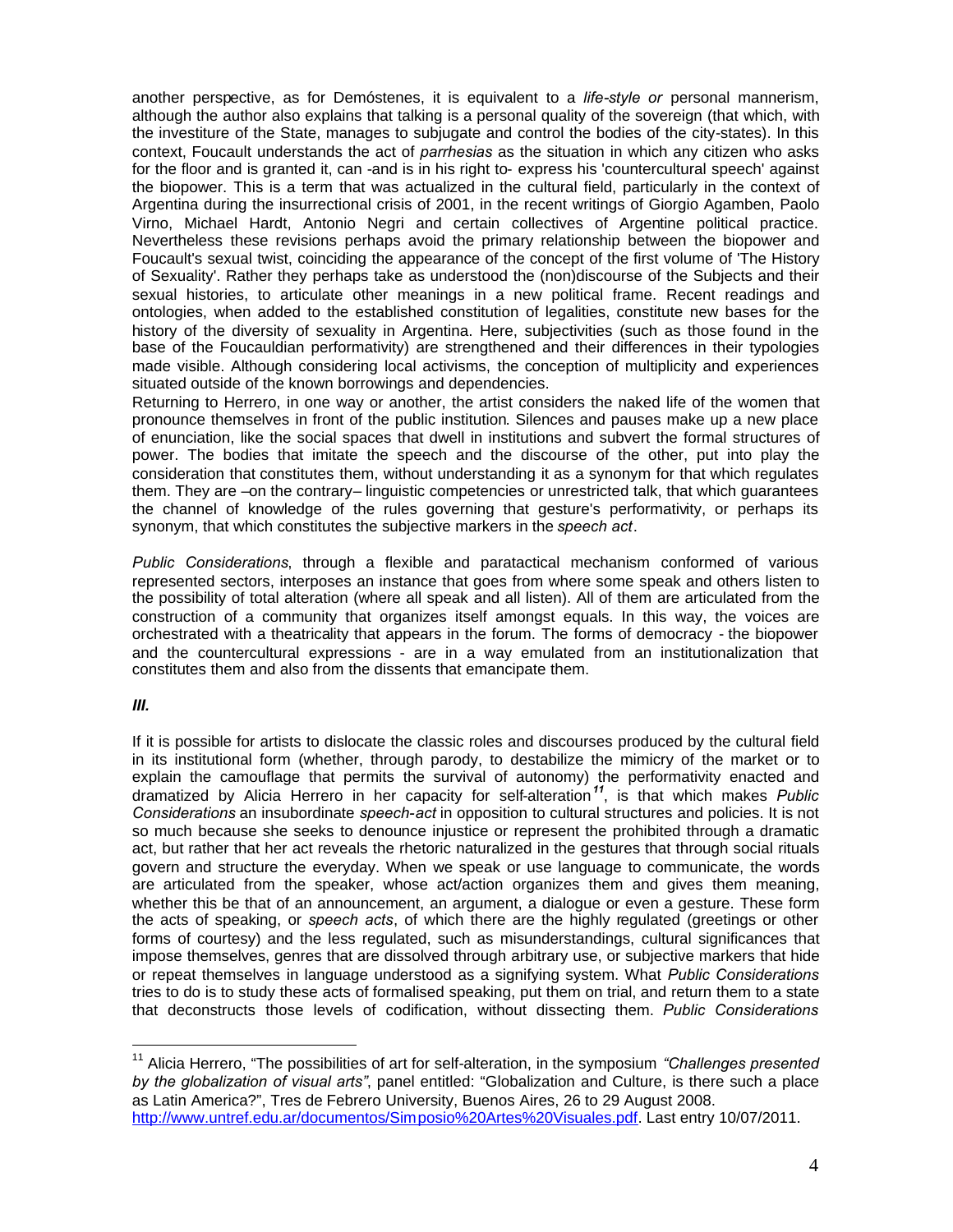attempts to return the dialogue to the public sphere in order to discern and amplify the knowledge of discourse and the shifts in meaning organized by its gestures, or in any case to exhibit these, stripping bare the expressions and exposing a display of commas, signs, pauses and hyphens indicated by the *regisseur* to accentuate the markers of subjectivity and genre. If the discourses and topic of language are altered by those who enunciate them - whether this be through their act of speaking, style or genre - what interests Herrero is their performativity and how they act in the social context. If one uses the public, how then does the public act? If one names it, how does one name it? If one disputes it, how is the dissent empowered? If, as Herrero proposes, an insubordinate artistic practice signifies seizing the word, (with respect to the indoctrination and repression occurring in the systemization of violence and acts of speaking that language itself imposes), what artistic mechanisms make that evident? For Herrero, the rostrum and panels bet on the possibility of participants to self-alter and distance themselves from passive reception. She proposes a participation that distances itself from narcissistic and histrionic vanguardism, to reconstruct the senses that make the community an acting society.

## *IV.*

This manner of considering the performativity of acts of speech has some precedent in Argentine art, in particular in that of the late the sixties and early seventies. Two artworks articulate points of reference and intersection for *Public Considerations.* The first is the artwork/installation realized by Lea Lublin in Yvonne Lambert Gallery, Paris (1974) after a journey to Chile, where she presented this proposal for the first time. The second, which in fact pre-dates the first, responded to a project presented in the Di Tella Institute, *Mesa Redonda- Esto es un juicio* (1967) by Margarita Paksa.

In the Chilean version, Lublin focused on the economy and the structures governing the art system. The social situation of art and culture was exposed through synoptic charts, diagrams, screens and round tables where cultural operators (sociologists, economists, intellectuals and artists) spoke. Examined in *Cultura: Dentro y Fuera del Museo* (1971), the institution was confronted with its role and political interest as a legitimising apparatus of the cultural machinery. In *Projet: Dedans/Dehors du Musee* and *Polylogue Exterieur* (1974), two continuations of the first experience, Lublin favoured interrogation and discourse in considering the place of enunciation. Here the 'prestigious' discourses of art were tackled on the basis of interviews with cultural agents, registered and recorded on audio for the gallery space. *Projet: Dedan-Dehor du Musee* and *Polylogue Exterieur* presented questions, from a feminist perspective (in this case libidinal and psychoanalytical) that disseminated themselves amongst figures in the Parisian intellectual field such as the group *Tel Quel*. These were historic spaces and moments, in which the word Culture became synonymous with criticism and malaise. Lublin's artistic practice returned the art and signs (exposed as symptom) to the repressive frameworks that the system imposed with its own logic, reclaiming the word from social memory. Following an interview methodology, the artist invited personalities to respond to questions that she had formulated. At the same time she acted as interviewer. Simultaneously, she placed those personalities in front of the cameras, where - under the effect of feedback on the monitors - they viewed their 'live registers', allowing them to observe and adjust their gestures as they responded to the interview. On another hand, the action of *Prende la Parole* (taking the word) responds in turn to the residual gestures of assembly politics, the art of oration and the repertoire of acts of political speech: those shared by the university or union sphere, or in the form of free expression that artists or politicians employ to expose the contradictions of the performativity of culture and its seductive siren songs. To 'take the floor', as we understand it today, would mean to understand democracy as a space for disagreement<sup>12</sup>. Here, a determined type of speech situation is given 'in which one of the speakers understands and at the same time doesn't understand what the other is saying'. Here, subjectivity responds more with the will to free itself than with an idea of verifying the forms of division of knowledge and reason. It's not about rhetoric, but rather about enacting a difference and doing this in the face of those highly conventionalized gibes, repeated again and again in political rhetoric and which empty the words of meaning.

<sup>12</sup> Jacques Rancière, *El desacuerdo. Política y Filosofía* (Buenos Aires, Nueva Visión, 1996)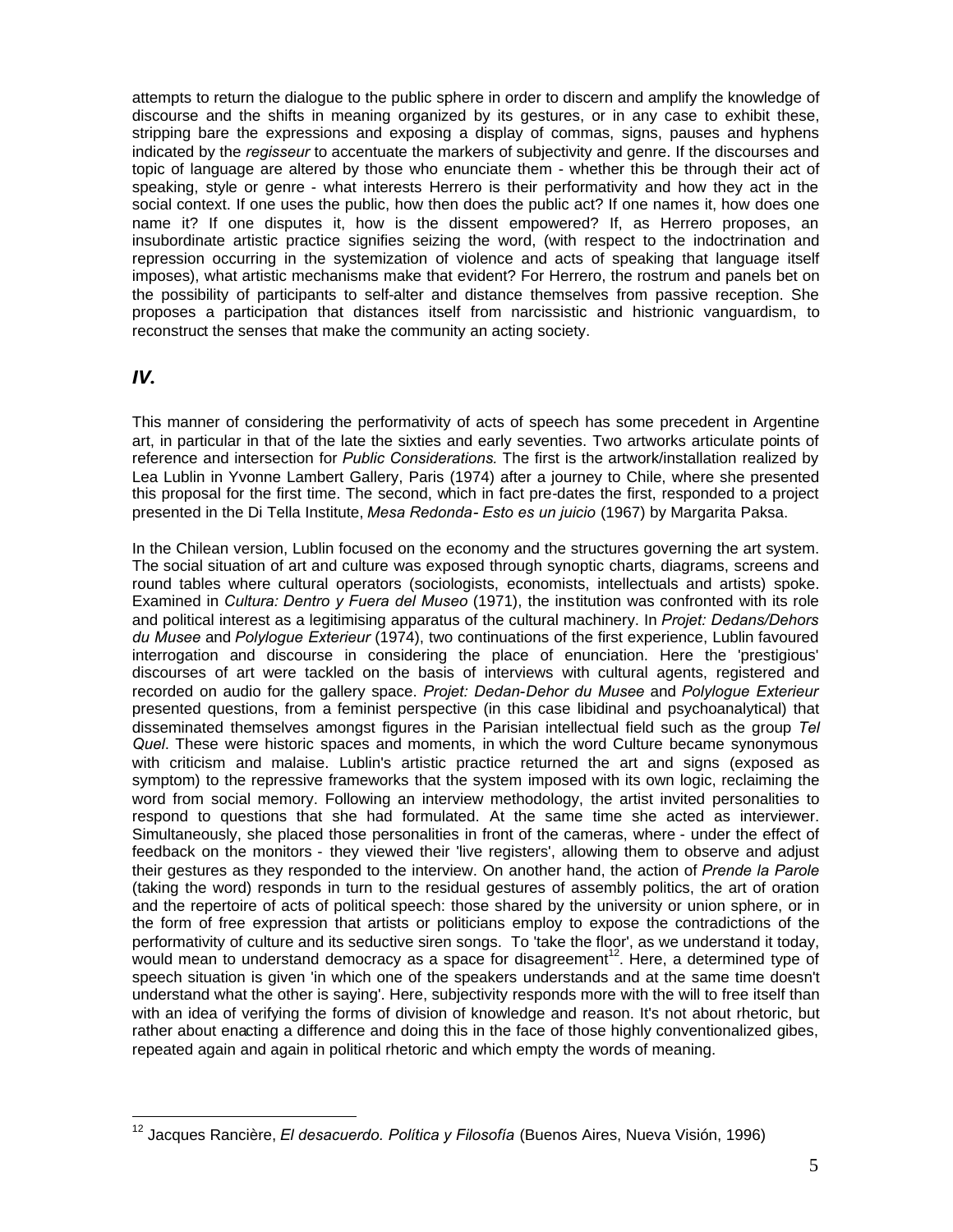In the case of the artist Margarita Paksa, the proposal was conceived of together with other artists and collaborators. In it, the scheme of enactment of the round table panel and between artist and public took place through questions and taped responses. In this project the artist focused attention on the emission of value judgements and specialized art jargon and 'the highlighting of the presence of communication codes', avoiding 'all possibilities of that which is termed spontaneity'.<sup>13</sup> Interest was concentrated on the proceedings and on a proxemics designed by the round table that distributed the arranged hierarchies within space and within the stereotyped codes that proposed the event of the round table to a public 'appropriate 'for the situation. The level of performativity responded with humour, and at the same time with the presence of an unexpected public activity. It exposed the contradiction of the live presence of artists who respond in an automated form to the questions pre-programmed for the participants. Nevertheless it is the public that is the margin of manoeuvre. It is the public that is exposed. Paska asks to what point the voice of the public stretches, what its limit of tolerance is. She asks how to play its subjectivity against the passivity, tedium, or interest of a conversation of these characteristics.

From another perspective, a more recent case where the public has been the subject under consideration was the exhibition 'Vida Pública' ('Public Life') realised a few years ago in the National Arts Fund (FNA) and curated by Karina Granieri. The catalogue reads:

"*Public Life* is the result of common materials: public sphere and the live presence of the other. It attempts to conceive of the public as shared territory. As Paolo Virno commented on Hannah Arendt's use of the expression 'public happiness': it is something related to the fact that our mind (yours, mine) is always a public, social mind and cannot be realised if not in relations to its own peers."<sup>14'</sup>

In the exhibition the artists presented diverse situations and actions, situated between the aesthetic and the political and linked to how and where an artist lives and by what means they sustain themself. They as what their work is, its value and its function in an affective geography situated between memory, work and economy. In Granieri's production, she exhibited herself as artist and curator in front of a collection of proposals that permanently marked the vulnerability of their exhibition, in the frame of the practices of institutional criticism. Nevertheless her proposal was articulated as resonant instrument in an artistic community where difference were worked upon from the actions and gestures from the past and from other communities, in public and above all inside and outside the exhibition room.

To summarize, in this scene that we describe, these artists elect a practice of community that (as in *Public Considerations)* is considered in situ, in specific, determined and traceable contexts.<sup>15</sup> They are spaces and subjectivities in a historic moment, in dialogue with the stylization and crystalization of gestures that form the genre to which they refer. They test the judgement of reason as implied in Paksa's project. With a taste for performativity and the situation of speech, these three acts bring together not only the choice of innovative contexts for the artistic platforms of the body in action, but also the consideration of processes of mutability, alteration and continuity of the species in the forums and round tables. These artists celebrate the intention of making visible these recurrent topics in art, forming links between them and with discourse on the economy, education, cultural policy, public and private space. These practices act (enact) the public and speak without fear (*parrhesias*) in the debates of the cultural sectors and in the creation and design of participative communities. These proposals, on occasions camouflaged or part of mimicry, operate on the same

<sup>13</sup> Margarita Paksa, *Proyectos sobre el discursos de mi*, Buenos Aires, Fundación Espigas, 1997, pp.43-46.

<sup>14</sup> Karina Granieri, *Vida Pública*, (prologue), exhibition catalogue, (FNA, Buenos Aires, 09-07/05-08, 2007).

<sup>15</sup> In *Magazine in Situ* Alicia Herrero has, since 2004, produced conversational situations in specific locations and in online platforms, for example turning a boat journey along the Beagle Canal into a platform that attempted to questions territorial limits, historical tales and artistic genres. http://www.magazineinsitu.com/. Last entry 10/07/2011.